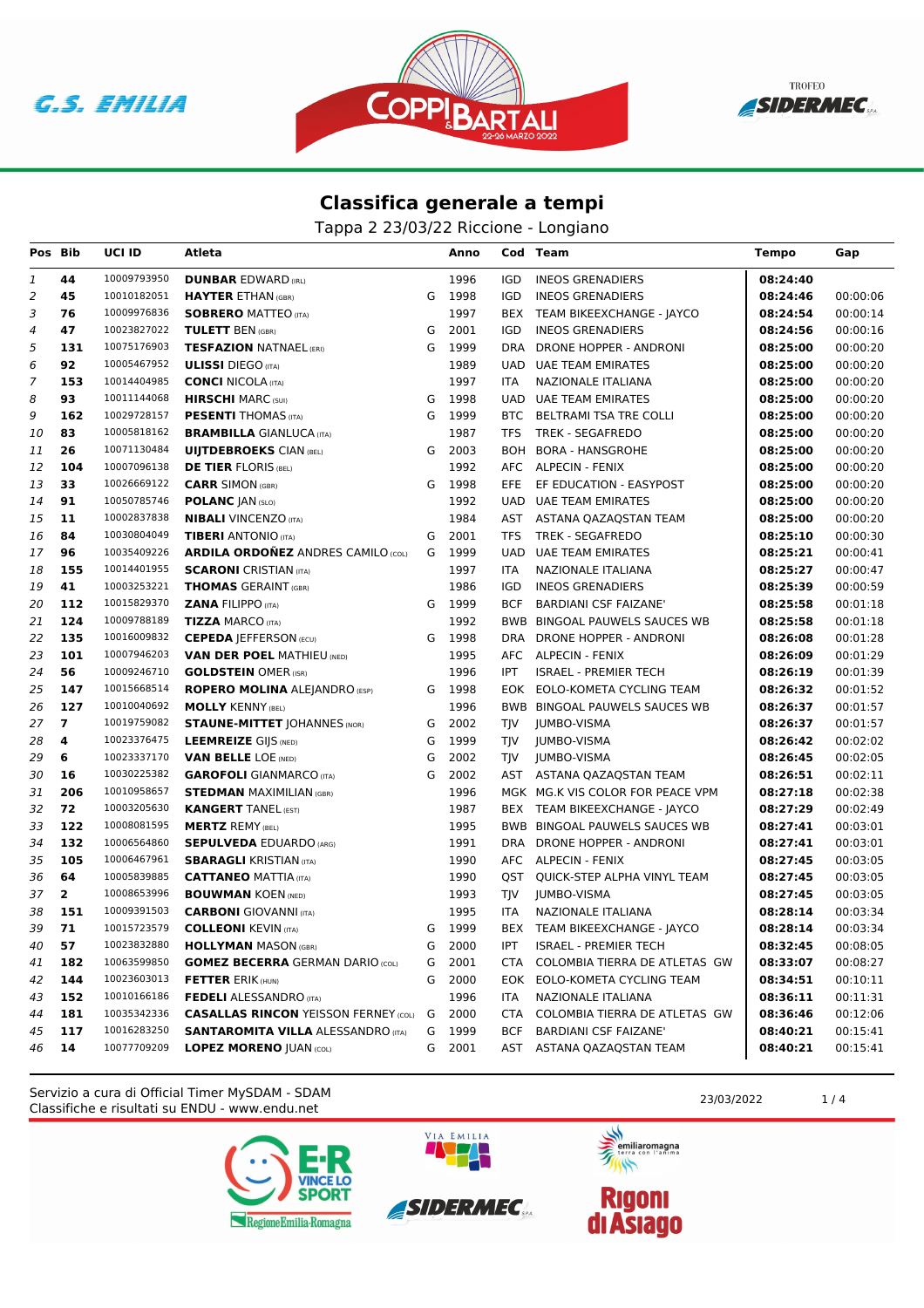





## **Classifica generale a tempi**

Tappa 2 23/03/22 Riccione - Longiano

| Pos Bib |     | <b>UCI ID</b> | Atleta                                    |   | Anno   |            | Cod Team                         | <b>Tempo</b> | Gap      |
|---------|-----|---------------|-------------------------------------------|---|--------|------------|----------------------------------|--------------|----------|
| 47      | 65  | 10010948351   | <b>SCHMID MAURO (SUI)</b>                 | G | 1999   | QST        | QUICK-STEP ALPHA VINYL TEAM      | 08:40:34     | 00:15:54 |
| 48      | 22  | 10036124396   | <b>WANDAHL FREDERIK (DEN)</b>             | G | 2001   |            | BOH BORA - HANSGROHE             | 08:41:58     | 00:17:18 |
| 49      | 46  | 10005587887   | <b>PUCCIO</b> SALVATORE (ITA)             |   | 1989   | IGD        | <b>INEOS GRENADIERS</b>          | 08:41:58     | 00:17:18 |
| 50      | 102 | 10007291754   | <b>RIESEBEEK OSCAR (NED)</b>              |   | 1992   |            | AFC ALPECIN - FENIX              | 08:42:15     | 00:17:35 |
| 51      | 25  | 10010966236   | <b>GAMPER PATRICK (AUT)</b>               |   | 1997   |            | BOH BORA - HANSGROHE             | 08:46:34     | 00:21:54 |
| 52      | 177 | 10009700889   | <b>GAROSIO ANDREA (ITA)</b>               |   | 1993   | BIE        | <b>BIESSE CARRERA</b>            | 08:47:07     | 00:22:27 |
| 53      | 197 | 10014968191   | <b>MONACO ALESSANDRO (ITA)</b>            |   | G 1998 | GTS        | GIOTTI VICTORIA - SAVINI DUE     | 08:47:07     | 00:22:27 |
| 54      | 12  | 10009392210   | <b>NIBALI</b> ANTONIO (ITA)               |   | 1992   | AST        | ASTANA QAZAQSTAN TEAM            | 08:47:07     | 00:22:27 |
| 55      | 15  | 10048858880   | <b>LOPEZ GRANIZO HAROLD MARTIN (ECU)</b>  | G | 2000   |            | AST ASTANA QAZAQSTAN TEAM        | 08:47:07     | 00:22:27 |
| 56      | 183 | 10064783250   | <b>PINZON VILLALBA EDGAR ANDRES (COL)</b> | G | 2001   | CTA        | COLOMBIA TIERRA DE ATLETAS GW    | 08:47:07     | 00:22:27 |
| 57      | 85  | 10004433789   | <b>GALLOPIN TONY (FRA)</b>                |   | 1988   | TFS        | <b>TREK - SEGAFREDO</b>          | 08:47:07     | 00:22:27 |
| 58      | 35  | 10011237634   | <b>SHAW JAMES (GBR)</b>                   |   | 1996   | EFE.       | EF EDUCATION - EASYPOST          | 08:47:07     | 00:22:27 |
| 59      | 161 | 10030311066   | <b>PIRAS ANDREA (ITA)</b>                 | G | 2002   |            | BTC BELTRAMI TSA TRE COLLI       | 08:47:07     | 00:22:27 |
| 60      | 5   | 10022761032   | <b>VAN DIJKE MICK (NED)</b>               | G | 2000   | <b>TJV</b> | JUMBO-VISMA                      | 08:47:07     | 00:22:27 |
| 61      | 74  | 10008695729   | <b>SMITH DION (NZL)</b>                   |   | 1993   |            | BEX TEAM BIKEEXCHANGE - JAYCO    | 08:47:07     | 00:22:27 |
| 62      | 97  | 10015160171   | <b>SUTER JOEL (SUI)</b>                   | G | 1998   |            | UAD UAE TEAM EMIRATES            | 08:47:07     | 00:22:27 |
| 63      | 211 | 10029998545   | <b>MERIS SERGIO (ITA)</b>                 | G | 2001   |            | CPK TEAM COLPACK BALLAN          | 08:47:07     | 00:22:27 |
| 64      | 187 | 10068247968   | <b>RICO LEMUS CRISTIAN DAVID (COL)</b>    | G | 2001   | CTA        | COLOMBIA TIERRA DE ATLETAS GW    | 08:47:07     | 00:22:27 |
| 65      | 73  | 10004595558   | <b>MEYER CAMERON (AUS)</b>                |   | 1988   |            | BEX TEAM BIKEEXCHANGE - JAYCO    | 08:47:07     | 00:22:27 |
| 66      | 54  | 10007882242   | <b>NIV GUY (ISR)</b>                      |   | 1994   | IPT        | <b>ISRAEL - PREMIER TECH</b>     | 08:47:07     | 00:22:27 |
| 67      | 154 | 10005397224   | <b>CANOLA MARCO (ITA)</b>                 |   | 1988   | ITA        | NAZIONALE ITALIANA               | 08:47:07     | 00:22:27 |
| 68      | 121 | 10011029890   | <b>WIRTGEN LUC (LUX)</b>                  |   | G 1998 |            | BWB BINGOAL PAUWELS SAUCES WB    | 08:47:07     | 00:22:27 |
| 69      | 82  | 10007518894   | <b>PELLAUD SIMON (SUI)</b>                |   | 1992   | TFS        | <b>TREK - SEGAFREDO</b>          | 08:49:37     | 00:24:57 |
| 70      | 137 | 10005658114   | <b>ZARDINI EDOARDO</b> (ITA)              |   | 1989   | DRA        | DRONE HOPPER - ANDRONI           | 08:49:37     | 00:24:57 |
| 71      | 143 | 10038165642   | <b>GARCIA GONZALEZ SERGIO (ESP)</b>       |   | G 1999 |            | EOK EOLO-KOMETA CYCLING TEAM     | 08:49:37     | 00:24:57 |
| 72      | 62  | 10009971378   | <b>CAVAGNA REMI (FRA)</b>                 |   | 1995   |            | QST QUICK-STEP ALPHA VINYL TEAM  | 08:49:37     | 00:24:57 |
| 73      | 142 | 10015389234   | <b>RIVI SAMUELE (ITA)</b>                 | G | 1998   |            | EOK EOLO-KOMETA CYCLING TEAM     | 08:49:37     | 00:24:57 |
| 74      | 31  | 10008663090   | <b>BETTIOL ALBERTO (ITA)</b>              |   | 1993   |            | EFE EF EDUCATION - EASYPOST      | 08:51:02     | 00:26:22 |
| 75      | 175 | 10015920007   | <b>BELLERI MICHAEL (ITA)</b>              | G | 1999   | BIE        | <b>BIESSE CARRERA</b>            | 08:54:46     | 00:30:06 |
| 76      | 217 | 10029403108   | <b>PETRUCCI MATTIA (ITA)</b>              | G | 2000   |            | CPK TEAM COLPACK BALLAN          | 08:54:46     | 00:30:06 |
| 77      | 226 | 10015154515   | <b>BALDACCINI</b> DAVIDE (ITA)            | G | 1998   |            | COR TEAM CORRATEC                | 08:54:46     | 00:30:06 |
| 78      | 111 | 10010185788   | <b>COVILI LUCA (ITA)</b>                  |   | 1997   | BCF        | BARDIANI CSF FAIZANE'            | 08:54:46     | 00:30:06 |
| 79      | 113 | 10029928928   | <b>TOLIO ALEX (ITA)</b>                   | G | 2000   | <b>BCF</b> | <b>BARDIANI CSF FAIZANE'</b>     | 08:54:46     | 00:30:06 |
| 80      | 171 | 10029787367   | <b>CIUCCARELLI RICCARDO (ITA)</b>         | G | 2000   | BIE        | <b>BIESSE CARRERA</b>            | 08:54:46     | 00:30:06 |
| 81      | 125 | 10015678719   | <b>MEENS JOHAN (BEL)</b>                  | G | 1999   |            | BWB BINGOAL PAUWELS SAUCES WB    | 08:54:46     | 00:30:06 |
| 82      | 201 | 10010128905   | <b>WRIGHT PAUL (NZL)</b>                  | G | 1998   |            | MGK MG.K VIS COLOR FOR PEACE VPM | 08:54:46     | 00:30:06 |
| 83      | 141 | 10006468870   | <b>CHRISTIAN MARK (GBR)</b>               |   | 1990   |            | EOK EOLO-KOMETA CYCLING TEAM     | 08:54:52     | 00:30:12 |
| 84      | 42  | 10005776231   | <b>WURF CAMERON (AUS)</b>                 |   | 1983   | IGD        | <b>INEOS GRENADIERS</b>          | 08:55:33     | 00:30:53 |
| 85      | 32  | 10009817188   | <b>VAN DEN BERG  ULIUS (NED)</b>          |   | 1996   |            | EFE EF EDUCATION - EASYPOST      | 08:55:33     | 00:30:53 |
| 86      | 53  |               | 10006060056 HOLLENSTEIN RETO (SUI)        |   | 1985   | IPT        | <b>ISRAEL - PREMIER TECH</b>     | 08:56:11     | 00:31:31 |
| 87      | 146 | 10011188124   | <b>MARTIN ROMERO DAVID (ESP)</b>          |   | G 1999 |            | EOK EOLO-KOMETA CYCLING TEAM     | 08:56:11     | 00:31:31 |
| 88      | 224 | 10014970720   | <b>MURGANO MARCO (ITA)</b>                | G | 1998   |            | COR TEAM CORRATEC                | 08:56:11     | 00:31:31 |
| 89      | 165 | 10030940455   | <b>FREDDI MATTEO</b> (ITA)                | G | 2001   |            | BTC BELTRAMI TSA TRE COLLI       | 08:56:11     | 00:31:31 |
| 90      | 195 | 10014407009   | <b>DALLA VALLE NICOLAS (ITA)</b>          |   | 1997   |            | GTS GIOTTI VICTORIA - SAVINI DUE | 08:56:11     | 00:31:31 |
| 91      | 233 | 10014478343   | <b>COLOMBO RAUL (ITA)</b>                 |   | 1996   |            | IWM WORK SERVICE - VITALCARE -   | 08:56:11     | 00:31:31 |
| 92      | 77  | 10009812239   | <b>MAAS JAN (NED)</b>                     |   | 1996   |            | BEX TEAM BIKEEXCHANGE - JAYCO    | 08:56:11     | 00:31:31 |

Classifiche e risultati su ENDU - www.endu.net Servizio a cura di Official Timer MySDAM - SDAM 23/03/2022 2 / 4





VIA EMILIA

美元 emiliaromagna

 $\rightarrow$ 

**Rigoni<br>di Asiago**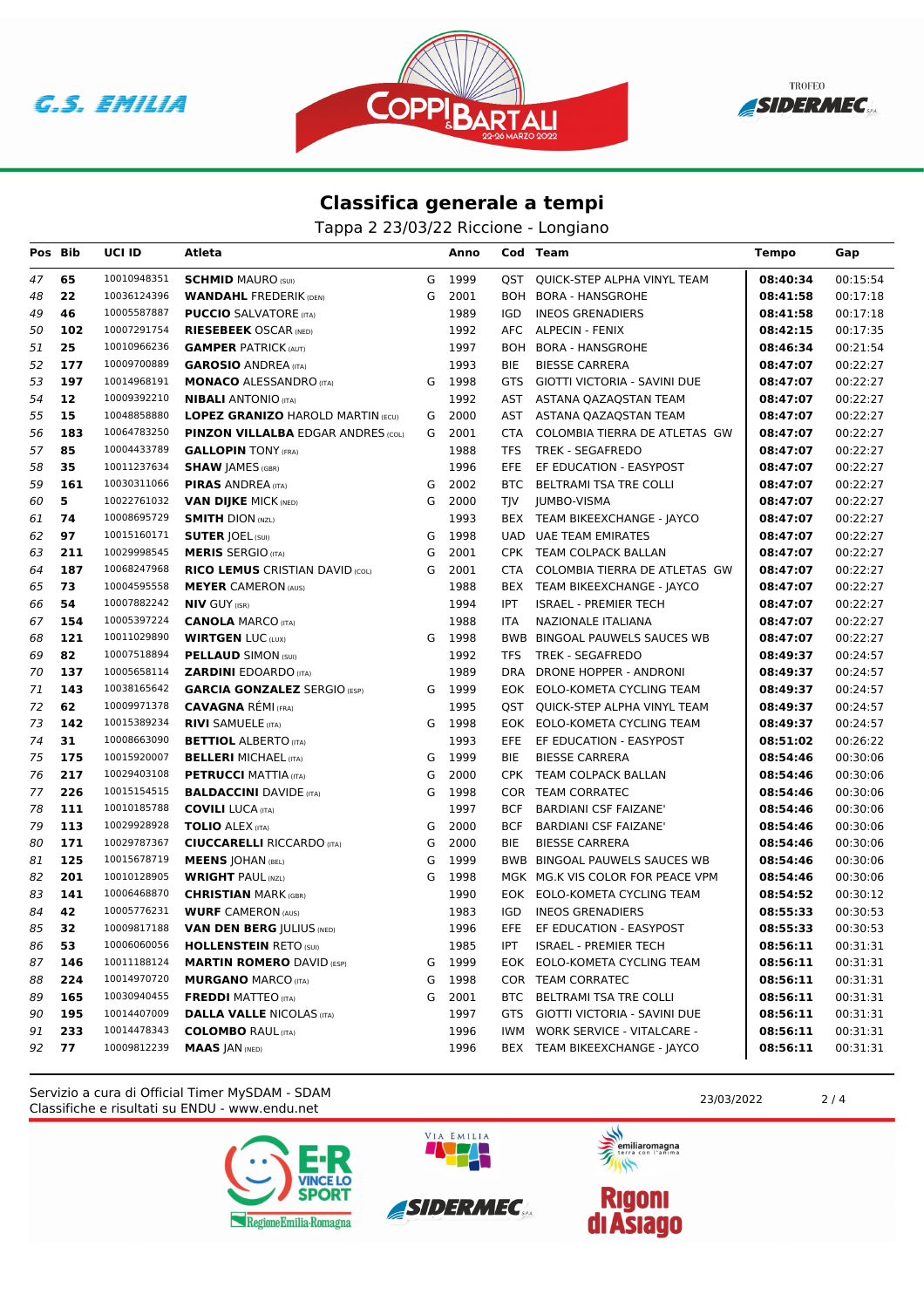





## **Classifica generale a tempi**

Tappa 2 23/03/22 Riccione - Longiano

| Pos Bib |     | <b>UCI ID</b> | Atleta                                    |   | Anno   |            | Cod Team                          | <b>Tempo</b> | Gap      |
|---------|-----|---------------|-------------------------------------------|---|--------|------------|-----------------------------------|--------------|----------|
| 93      | 157 | 10014968801   | <b>FARESIN EDOARDO (ITA)</b>              | G | 1998   | <b>ITA</b> | NAZIONALE ITALIANA                | 08:56:11     | 00:31:31 |
| 94      | 176 | 10053817907   | <b>FOLDAGER ANDERS (DEN)</b>              | G | 2001   | <b>BIE</b> | <b>BIESSE CARRERA</b>             | 08:56:11     | 00:31:31 |
| 95      | 174 | 10054909155   | <b>NORDAL MATTIAS (DEN)</b>               | G | 2001   | BIE        | <b>BIESSE CARRERA</b>             | 08:56:11     | 00:31:31 |
| 96      | 237 | 10015135519   | <b>ZAMBELLI SAMUELE (ITA)</b>             | G | 1998   | <b>IWM</b> | <b>WORK SERVICE - VITALCARE -</b> | 08:56:11     | 00:31:31 |
| 97      | 134 | 10054774466   | <b>ROJAS VEGA BRANDON ALEJANDRO (COL)</b> | G | 2002   | <b>DRA</b> | DRONE HOPPER - ANDRONI            | 08:56:11     | 00:31:31 |
| 98      | 133 | 10005390958   | <b>BISOLTI ALESSANDRO (ITA)</b>           |   | 1985   | DRA        | DRONE HOPPER - ANDRONI            | 08:56:11     | 00:31:31 |
| 99      | 234 | 10015134004   | <b>ZANDRI FRANCESCO (ITA)</b>             |   | 1997   | <b>IWM</b> | <b>WORK SERVICE - VITALCARE -</b> | 08:56:11     | 00:31:31 |
| 100     | 13  | 10036104895   | <b>NURLYKHASSYM NURBERGEN (KAZ)</b>       | G | 2000   | AST        | ASTANA QAZAQSTAN TEAM             | 08:56:11     | 00:31:31 |
| 101 116 |     | 10074308347   | <b>NIERI</b> ALESSIO (ITA)                | G | 2001   | <b>BCF</b> | <b>BARDIANI CSF FAIZANE'</b>      | 08:56:11     | 00:31:31 |
| 102 186 |     | 10035396694   | <b>PINEDA PINEDA RAFAEL STEVEN (COL)</b>  | G | 1999   | <b>CTA</b> | COLOMBIA TIERRA DE ATLETAS GW     | 08:56:11     | 00:31:31 |
| 103     | 107 | 10016485839   | <b>VAN DEN BOSSCHE FABIO (BEL)</b>        | G | 2000   | <b>AFC</b> | <b>ALPECIN - FENIX</b>            | 08:56:11     | 00:31:31 |
| 104     | 231 | 10030344715   | <b>BORTOLUZZI GIOVANNI (ITA)</b>          | G | 2002   | IWM        | <b>WORK SERVICE - VITALCARE -</b> | 08:56:11     | 00:31:31 |
| 105 114 |     | 10015920714   | <b>EL GOUZI OMAR (ITA)</b>                | G | 1999   | <b>BCF</b> | <b>BARDIANI CSF FAIZANE</b>       | 08:56:11     | 00:31:31 |
| 106     | 207 | 10023491663   | <b>CAROLLO</b> FRANCESCO (ITA)            | G | 2000   |            | MGK MG.K VIS COLOR FOR PEACE VPM  | 08:56:11     | 00:31:31 |
| 107     | 156 | 10029878408   | <b>PETRELLI</b> GABRIELE (ITA)            | G | 2000   | <b>ITA</b> | NAZIONALE ITALIANA                | 08:56:11     | 00:31:31 |
| 108     | 202 | 10019372601   | <b>DOUBLE PAUL (GBR)</b>                  |   | 1996   |            | MGK MG.K VIS COLOR FOR PEACE VPM  | 08:56:11     | 00:31:31 |
| 109     | 34  | 10004759650   | <b>HOWES ALEX (USA)</b>                   |   | 1988   | EFE.       | EF EDUCATION - EASYPOST           | 08:56:11     | 00:31:31 |
| 110     | 63  | 10009966530   | <b>KNOX JAMES (GBR)</b>                   |   | 1995   | QST        | QUICK-STEP ALPHA VINYL TEAM       | 08:56:11     | 00:31:31 |
| 111     | 236 | 10014405490   | <b>LUCCA RICCARDO (ITA)</b>               |   | 1997   | IWM        | <b>WORK SERVICE - VITALCARE -</b> | 08:56:11     | 00:31:31 |
| 112 43  |     | 10010087778   | <b>DE PLUS LAURENS (BEL)</b>              |   | 1995   | <b>IGD</b> | <b>INEOS GRENADIERS</b>           | 08:56:11     | 00:31:31 |
| 113 193 |     | 10009845076   | <b>BROGI ADRIANO (ITA)</b>                |   | 1991   | <b>GTS</b> | GIOTTI VICTORIA - SAVINI DUE      | 08:59:33     | 00:34:53 |
| 114     | 81  | 10007527584   | LIEPINS EMILS (LAT)                       |   | 1992   | TFS        | TREK - SEGAFREDO                  | 09:00:42     | 00:36:02 |
| 115 145 |     | 10010783855   | <b>VIEGAS DANIEL (POR)</b>                | G | 1998   |            | EOK EOLO-KOMETA CYCLING TEAM      | 09:00:42     | 00:36:02 |
| 116 235 |     | 10030690275   | <b>CARRETTA RICCARDO</b> (ITA)            | G | 2001   | IWM        | <b>WORK SERVICE - VITALCARE -</b> | 09:00:42     | 00:36:02 |
| 117 172 |     | 10030463842   | <b>VILLA GIACOMO (ITA)</b>                | G | 2002   | <b>BIE</b> | <b>BIESSE CARRERA</b>             | 09:00:42     | 00:36:02 |
| 118     | 51  | 10004393676   | <b>FROOME</b> CHRISTOFER (GBR)            |   | 1985   | <b>IPT</b> | ISRAEL - PREMIER TECH             | 09:00:42     | 00:36:02 |
| 119     | 232 | 10030333702   | <b>PASE</b> CHRISTIAN DANILO (ITA)        | G | 2002   | IWM        | <b>WORK SERVICE - VITALCARE -</b> | 09:00:42     | 00:36:02 |
| 120 225 |     | 10033022319   | <b>AMELLA MATTEO</b> (ITA)                | G | 2001   |            | COR TEAM CORRATEC                 | 09:00:42     | 00:36:02 |
| 121     | 203 | 10029851934   | <b>CORTESE JACOPO (ITA)</b>               | G | 2000   |            | MGK MG.K VIS COLOR FOR PEACE VPM  | 09:00:42     | 00:36:02 |
| 122 196 |     | 10056601605   | <b>MALNASI JOZSEF-ATTILA (ROU)</b>        | G | 1998   | <b>GTS</b> | GIOTTI VICTORIA - SAVINI DUE      | 09:00:42     | 00:36:02 |
| 123 123 |     | 10016305074   | <b>PAQUOT TOM (BEL)</b>                   | G | 1999   |            | BWB BINGOAL PAUWELS SAUCES WB     | 09:00:42     | 00:36:02 |
| 124     | 213 | 10030129493   | <b>UMBRI</b> GIDAS (ITA)                  | G | 2001   |            | CPK TEAM COLPACK BALLAN           | 09:00:42     | 00:36:02 |
| 125 136 |     | 10035265241   | <b>ALBA BOLIVAR JUAN DIEGO (COL)</b>      |   | 1997   |            | DRA DRONE HOPPER - ANDRONI        | 09:00:42     | 00:36:02 |
| 126 192 |     | 10053731112   | <b>DIMA EMIL (ROU)</b>                    |   | 1997   | GTS        | GIOTTI VICTORIA - SAVINI DUE      | 09:00:42     | 00:36:02 |
| 127 163 |     | 10029712595   | <b>AIMONETTO PIETRO (ITA)</b>             | G | 2001   | BTC        | BELTRAMI TSA TRE COLLI            | 09:00:42     | 00:36:02 |
| 128     | 21  | 10010171038   | <b>WALLS MATTHEW (GBR)</b>                | G | 1998   |            | BOH BORA - HANSGROHE              | 09:00:42     | 00:36:02 |
| 129 167 |     | 10030703817   | <b>VANNI MICHAEL (ITA)</b>                | G | 2003   |            | BTC BELTRAMI TSA TRE COLLI        | 09:00:42     | 00:36:02 |
| 130 173 |     | 10010713430   | <b>GIORDANI</b> CARLOALBERTO (ITA)        |   | 1997   | BIE        | <b>BIESSE CARRERA</b>             | 09:00:42     | 00:36:02 |
| 131     | 103 | 10009136168   | <b>TAMINIAUX LIONEL (BEL)</b>             |   | 1996   | AFC        | ALPECIN - FENIX                   | 09:00:42     | 00:36:02 |
| 132     | 61  | 10007523241   | <b>ČERNÝ JOSEF (CZE)</b>                  |   | 1993   | QST        | QUICK-STEP ALPHA VINYL TEAM       | 09:00:42     | 00:36:02 |
| 133 164 |     | 10030427971   | <b>BIANCALANI ANDREA (ITA)</b>            | G | 2000   | <b>BTC</b> | BELTRAMI TSA TRE COLLI            | 09:00:42     | 00:36:02 |
| 134 184 |     | 10084684519   | <b>VARGAS HERNANDEZ BRAYAN (COL)</b>      | G | 2003   | CTA        | COLOMBIA TIERRA DE ATLETAS GW     | 09:07:12     | 00:42:32 |
| 135 191 |     | 10011151950   | <b>SZARKA GERGELY (HUN)</b>               | G | 1998   | GTS        | GIOTTI VICTORIA - SAVINI DUE      | 09:07:12     | 00:42:32 |
| 136 222 |     | 10030100393   | <b>OLIVERO</b> SIMONE (ITA)               | G | 2001   |            | COR TEAM CORRATEC                 | 09:08:21     | 00:43:41 |
| 137 106 |     | 10008972884   | <b>MARECZKO JAKUB (ITA)</b>               |   | 1994   |            | AFC ALPECIN - FENIX               | 09:08:21     | 00:43:41 |
| 138 227 |     | 10015706506   | <b>STÖCKLI JAN (SUI)</b>                  |   | G 1999 |            | COR TEAM CORRATEC                 | 09:08:21     | 00:43:41 |

Classifiche e risultati su ENDU - www.endu.net Servizio a cura di Official Timer MySDAM - SDAM 23/03/2022 2003/2022 3/4





VIA EMILIA

美元 emiliaromagna

 $\rightarrow$ 

**Rigoni<br>di Asiago**